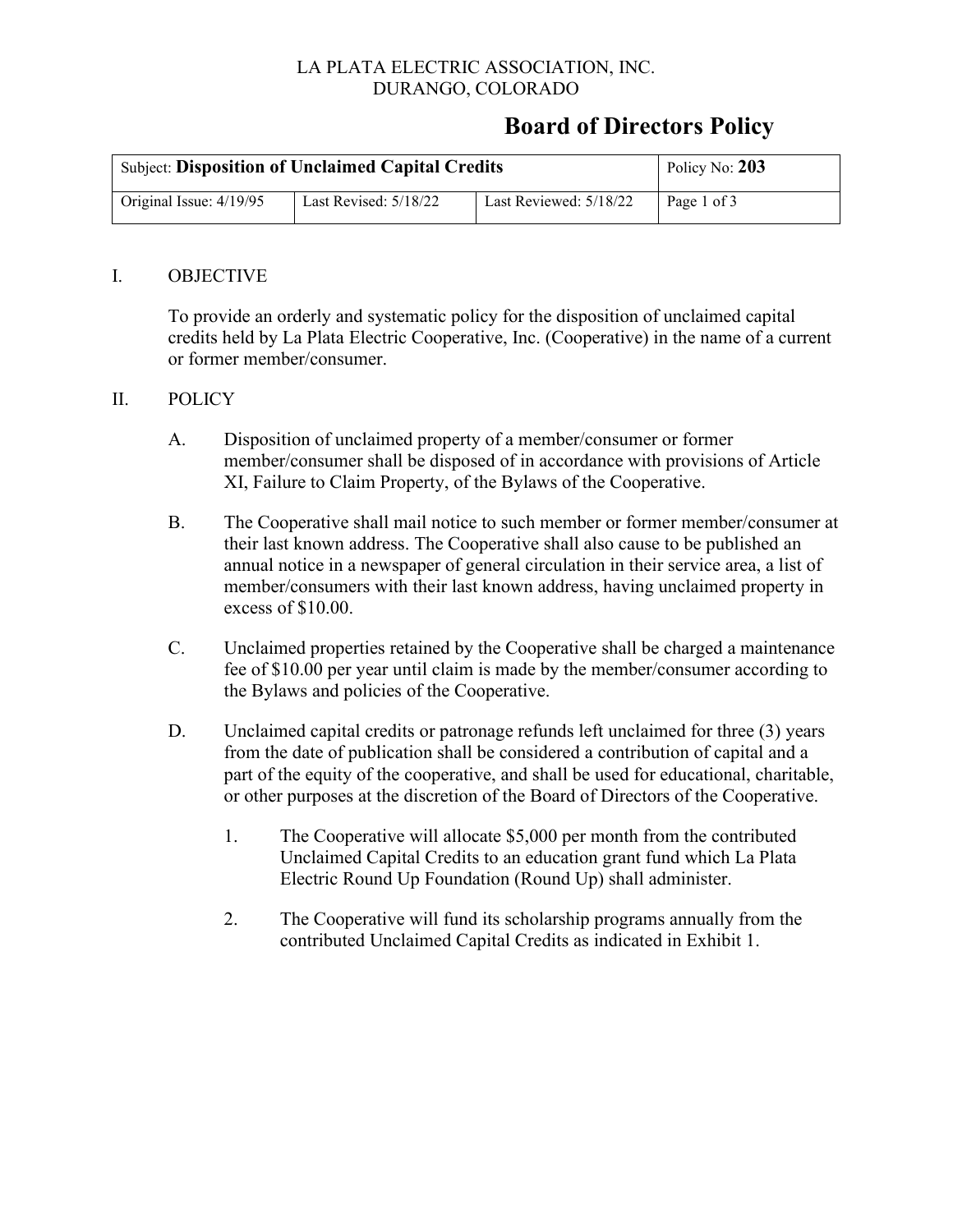### LA PLATA ELECTRIC ASSOCIATION, INC. DURANGO, COLORADO

## **Board of Directors Policy**

| <b>Subject: Disposition of Unclaimed Capital Credits</b> | Policy No: 203        |                        |             |
|----------------------------------------------------------|-----------------------|------------------------|-------------|
| Original Issue: 4/19/95                                  | Last Revised: 5/18/22 | Last Reviewed: 5/18/22 | Page 2 of 3 |

- 3. Periodically, the Board of Directors shall determine if and how it will distribute the remaining contributed Unclaimed Capital Credits.
	- a. If the Board opens the funds to grants, those grant applications will be due to the Cooperative no sooner than five months after the opening.
		- 1) Applicants for grants must have a non-profit status.
		- 2) Grants will be for educational, charitable, and public safety purposes.
		- 3) Grants will be used for projects within the Cooperative's service territory.
		- 4) The Board may, at its discretion, assign the review of applications to a committee or entity, such as Round Up. The Board of Directors will make the final decision of the distribution of the contributed Unclaimed Capital Credits.
	- b. The Board may fund an Innovative Projects Fund for the Cooperative.
		- 1) Projects and studies eligible for funding must meet the following requirements:
			- a) Projects and studies must not be typically part of the Cooperative's capital items or projects budgets or part of normal operational expenses.
			- b) Projects must be owned, operated, or under control of the Cooperative.
			- c) Projects and studies must be for investigating newer technologies in the area of electric energy.
		- 2) Staff of the Cooperative will present projects for consideration of the Board.
		- 3) Staff of the Cooperative will report on a periodic basis as to the actual costs and viability of the projects.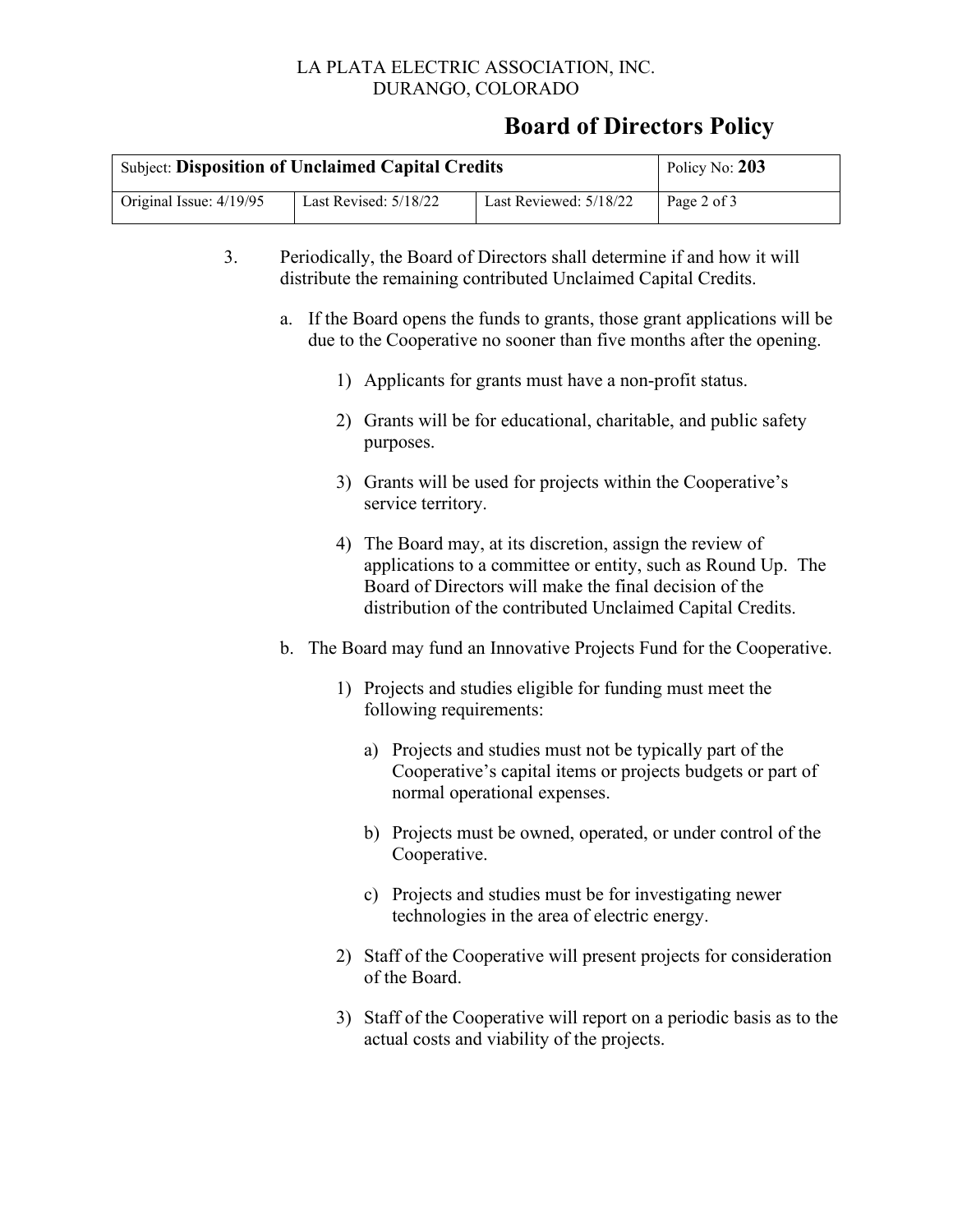### LA PLATA ELECTRIC ASSOCIATION, INC. DURANGO, COLORADO

# **Board of Directors Policy**

| <b>Subject: Disposition of Unclaimed Capital Credits</b> | Policy No: 203        |                          |             |
|----------------------------------------------------------|-----------------------|--------------------------|-------------|
| Original Issue: $4/19/95$                                | Last Revised: 5/18/22 | Last Reviewed: $5/18/22$ | Page 3 of 3 |

### III. RESPONSIBILITY

The President of the Board of Directors shall be responsible for the administration of this policy.

5/18/22

itaton ton + Date Secretary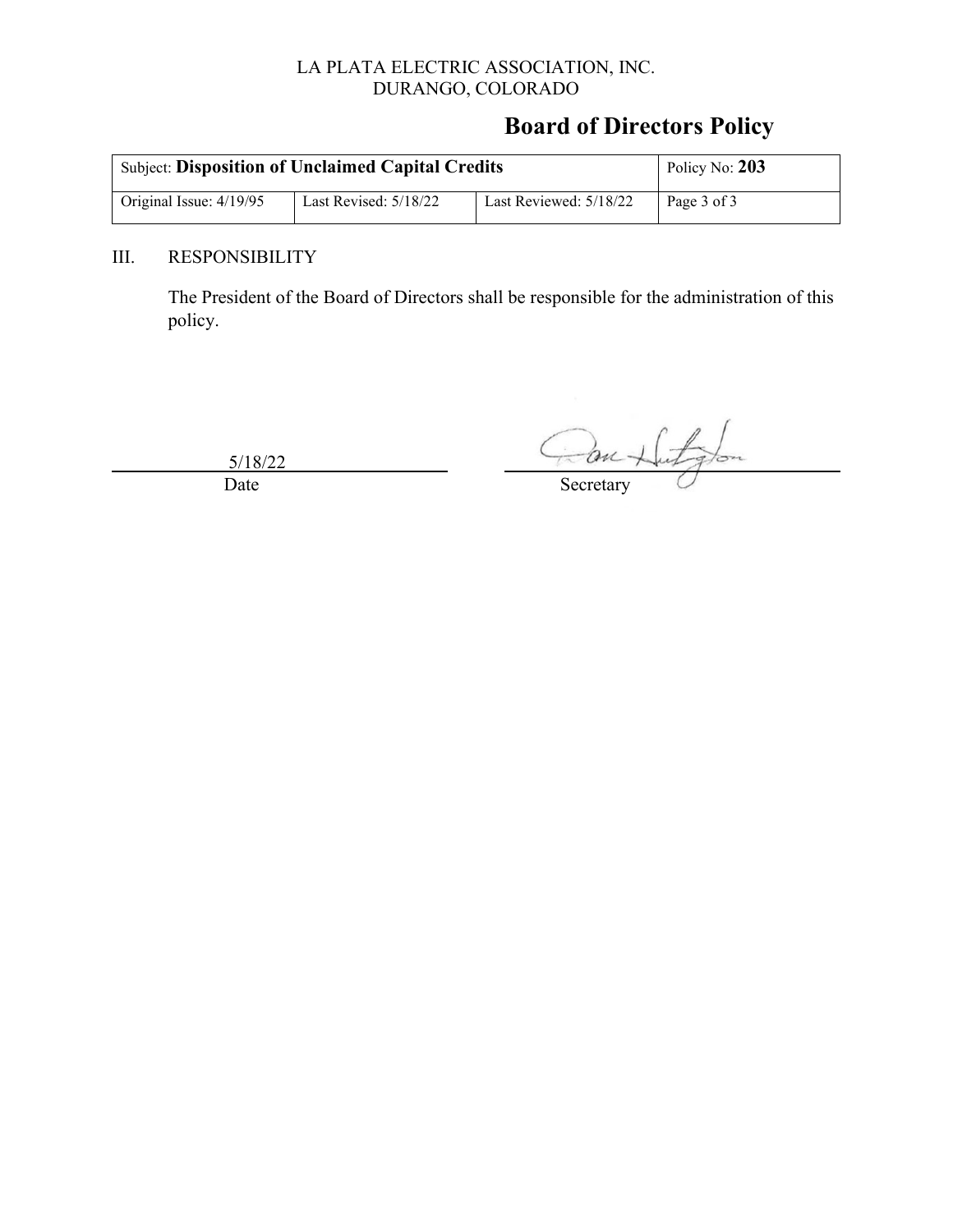# **Exhibit 1**

- A. The La Plata Electric Scholarship will fund two annual scholarships for tuition, fees and books not to exceed \$7,000 annually for each scholarship for up to four years at a college or university for undergraduate study.
	- 1. Eligible applicants for the scholarship must be high school graduates from any high school or a home school program or have attained their GED within the Cooperative's service territory. The applicant may attend any accredited college or university in the United States.
	- 2. The Scholarship Selection Committee will make final decisions on recipients of the scholarship. The Cooperative will keep all appropriate records in the event alternate candidates are needed to fill vacancies.
	- 3. Applicants must submit an official La Plata Electric Scholarship form along with a high school transcript. The form must be submitted to the Cooperative.
	- 4. The Cooperative will submit payment to the Office of Financial Aid at the chosen college or university of the recipient before the start of the semester.
	- 5. Recipients must maintain a minimum 2.5 on a 4.0-scale or equivalent grade point average the first year, 3.0 the second year and beyond, and successfully complete a minimum of 15 academic credits each term. It is the responsibility of the recipient to provide the Cooperative with a college transcript at the end of each term. After a student has attained a maximum of 150 credit hours he/she is no longer eligible for scholarship.
- B. The John Voelker Memorial Scholarship will fund two annual scholarships for tuition, fees, books, tools, and supplies not to exceed \$5,000 annually for each scholarship for up to two years at a vocational school, technical school, junior college, or university.
	- 1. Eligible applicants for the scholarship must be high school graduates from any high school or a home school program or have attained their GED within the Cooperative's service territory. The applicant may attend any accredited institution of higher education including a vocational school, technical school, junior college or university in the United States.
	- 2. The major or program must lead to a degree, certification, or license in the student's field of study and must relate to a career in the rural electric industry.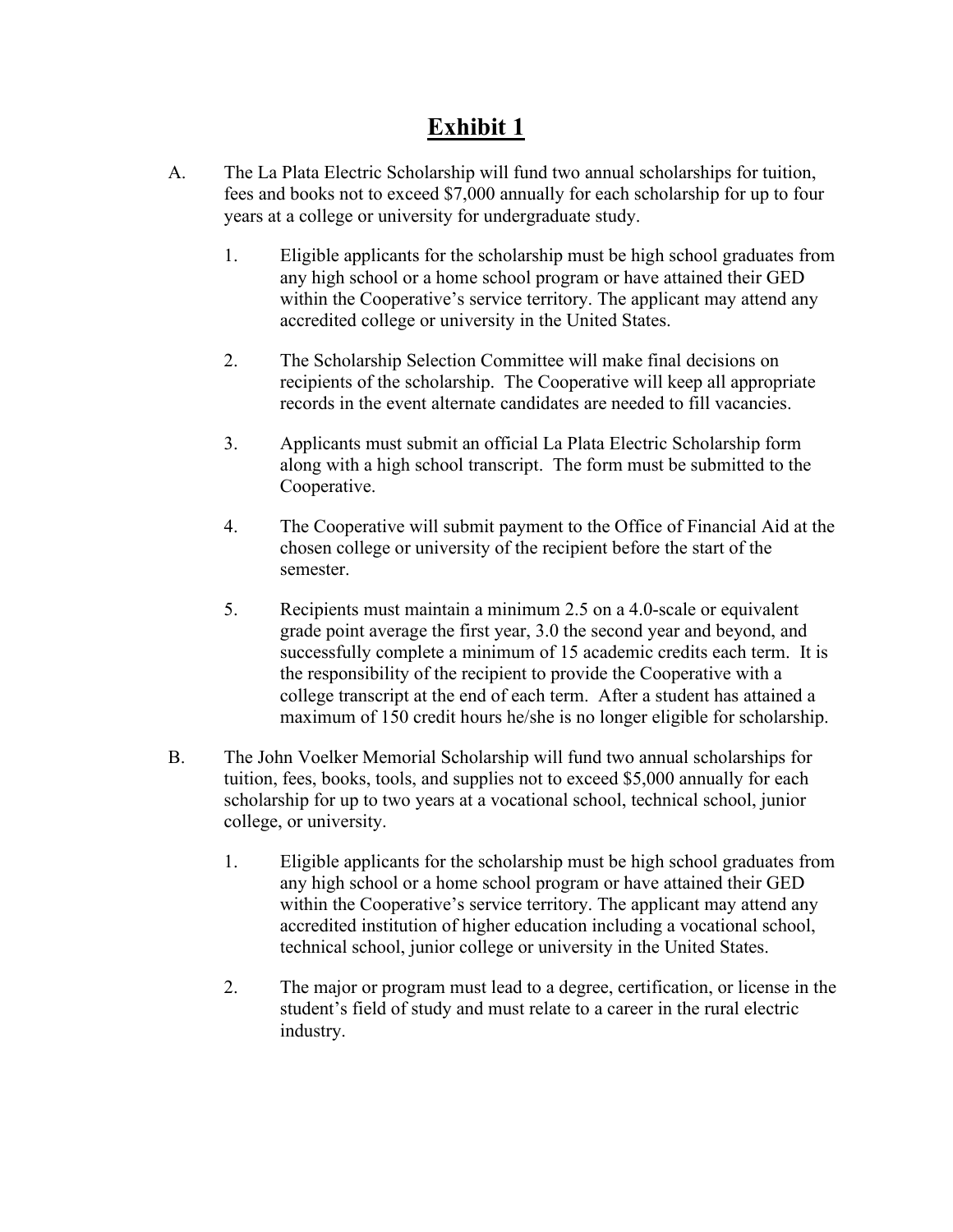- 3. The Scholarship Selection Committee will make final decisions on recipients of the scholarship. The Cooperative will keep all appropriate records in the event alternate candidates are needed to fill vacancies.
- 4. Applicants must submit an official La Plata Electric Scholarship form along with a high school transcript. The form must be submitted to the Cooperative.
- 5. The Cooperative will submit payment to the Office of Financial Aid at the chosen college or university of the recipient before the start of the semester.
- 6. The student can use any overages following payment of tuition and fees to pay for required and necessary tools and supplies.
- 7. Recipients must successfully complete 15 academic credit hours per term or the equivalent of a full load and maintain a minimum 2.5 on a 4.0-point scale or equivalent.
- C. The La Plata Electric Lineman Scholarship will fund two annual scholarships for tuition, fees, books, tools, and supplies not to exceed \$12,000 for each scholarship for up to one year at an electrical lineworker school.
	- 1. Eligible applicants for the scholarship must be high school graduates from any high school or a home school program or have attained their GED within the Cooperative's service territory. The applicant may attend any accredited institution of higher education including a vocational school, technical school, junior college or university in the United States majoring in an electric lineworker program.
	- 2. The Scholarship Selection Committee will make final decisions on recipients of the scholarship. The Cooperative will keep all appropriate records in the event alternate candidates are needed to fill vacancies.
	- 3. Applicants must submit an official La Plata Electric Scholarship form along with a high school transcript. The form must be submitted to the Cooperative.
	- 4. The Cooperative will submit payment to the Office of Financial Aid at the chosen college or university of the recipient before the start of the semester.
	- 5. The student can use any overages following payment of tuition and fees to pay for required and necessary tools and supplies.
- D. The GED Testing Scholarship will fund a total of \$2,100 to assist with GED testing costs within the Cooperative's service territory.